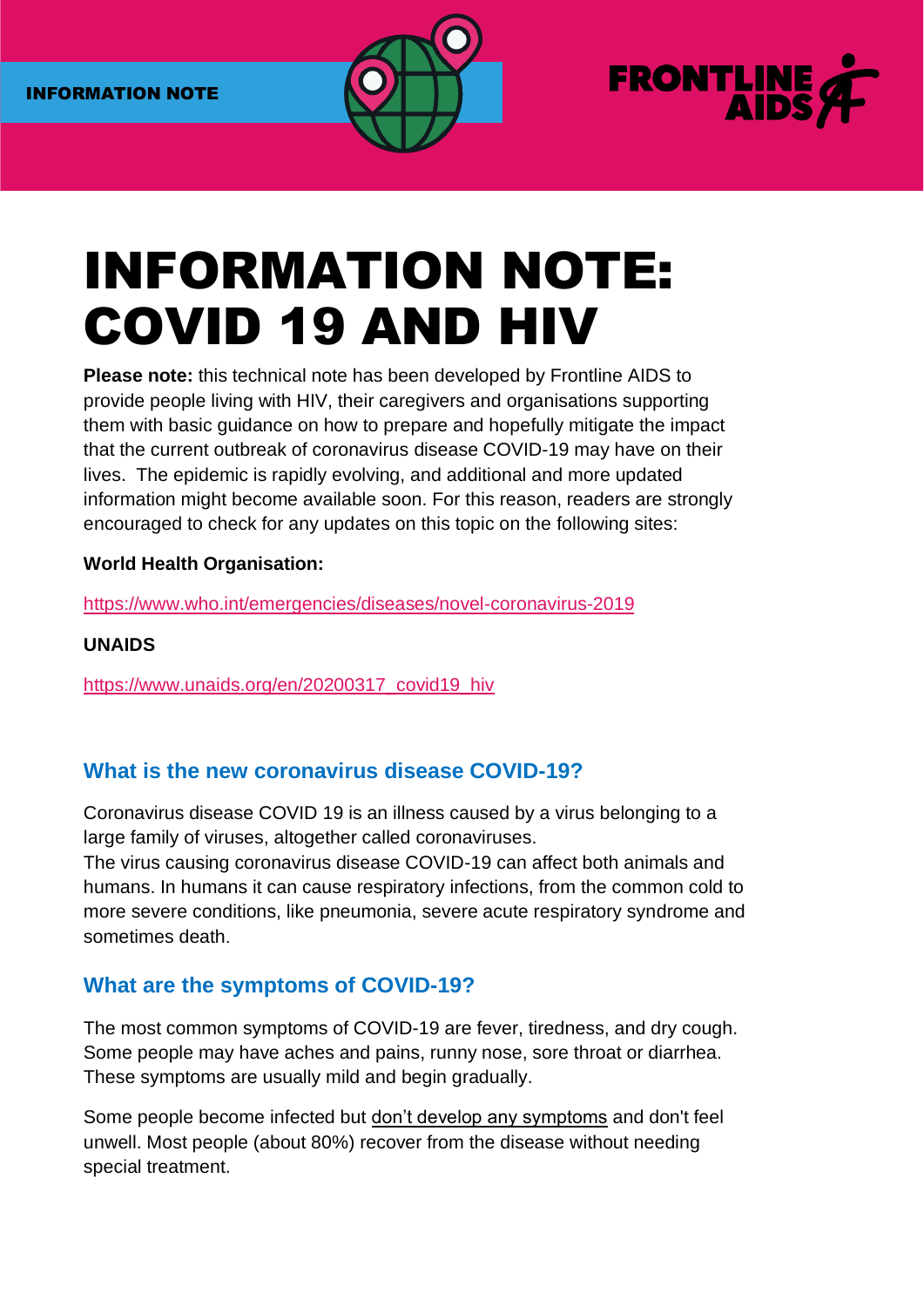Around 1 out of every 6 people who gets COVID-19 becomes seriously ill and develops difficulty breathing. Older people, and those with underlying medical problems like high blood pressure, heart problems or diabetes, are more likely to develop serious illness.

People with fever, cough and difficulty breathing should seek medical attention.

## **How does the virus spread?**

People can catch COVID-19 from others who have the virus. The disease can spread from person to person through small droplets from the nose or mouth which are spread when a person with COVID-19 coughs or exhales. These droplets land on objects and surfaces around the person. Other people then catch COVID-19 by touching these objects or surfaces, then touching their eyes, nose or mouth.

People can also catch COVID-19 if they breathe in droplets from a person with COVID-19 who coughs out or exhales droplets. This is why it is important to stay more than 1 meter (3 feet) away from a person who is sick.

# **Are people living with HIV at higher risk of infection?**

Right now, there is no strong evidence that people living with HIV are at an especially increased risk of contracting Covid-19.

However, as in the general population, older people living with HIV, people living with HIV with heart or lung problems and people living with HIV with a compromised immune system may be at a higher risk of getting the virus.

# **Are people living with HIV and infected with COVID-19 at higher risk of becoming seriously ill?**

There is no strong evidence that people living with HIV who contract the coronavirus disease COVID-19 are at a higher risk of becoming seriously ill than the rest of the population who may become sick with COVID-19.

However, amongst people living with HIV, the risk is likely to be greatest for those with low CD4 cell counts and those who are not on antiretroviral therapy with full viral suppression.

## **I am living with HIV. How do I protect myself and those around me from getting sick?**

Basic protective measures for people living with HIV against the new coronavirus disease COVID 19 are not different from the ones for the general population. Everyone should follow them.

#### **Wash your hands frequently**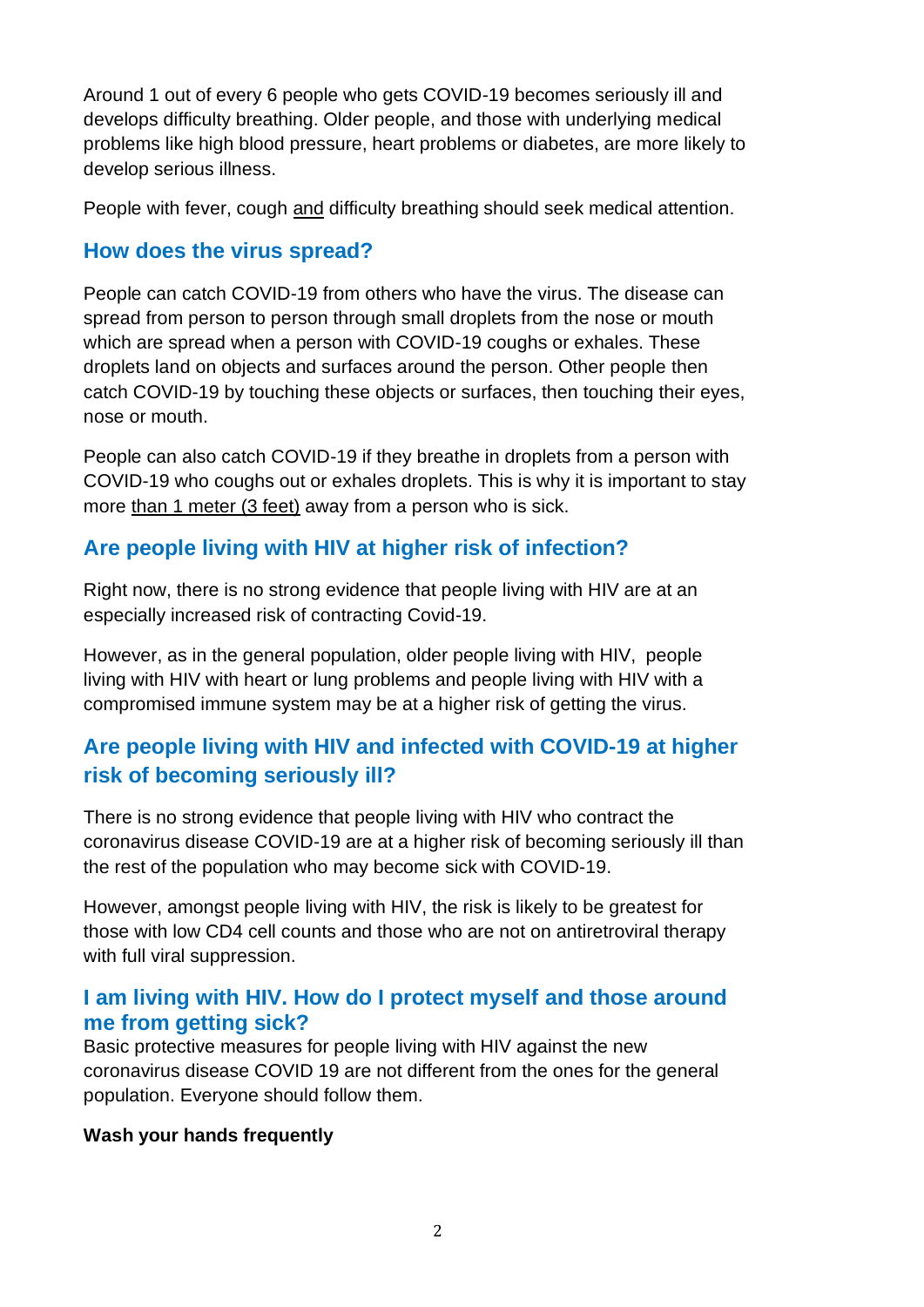Regularly and thoroughly clean your hands with soap and water, or an alcoholbased hand rub if you have it.

**Why?** Washing your hands with soap and water or using alcohol-based hand rub kills viruses that may be on your hands**.**

#### **Maintain social distancing**

Maintain at least 1 metre (3 feet) distance between yourself and anyone who is coughing or sneezing.

**Why?** When someone coughs or sneezes they spray small liquid droplets from their nose or mouth which may contain virus. If you are too close, you can breathe in the droplets, including the COVID-19 virus if the person coughing has the disease.

#### **Avoid touching eyes, nose and mouth**

**Why?** Hands touch many surfaces and can pick up viruses. Once contaminated, hands can transfer the virus to your eyes, nose or mouth. From there, the virus can enter your body and can make you sick**.**

## **Practice respiratory hygiene**

Make sure you, and the people around you, follow good respiratory hygiene. This means covering your mouth and nose with your bent elbow or tissue when you cough or sneeze. Then dispose of the used tissue immediately**.**

**Why?** Droplets spread virus. By following good respiratory hygiene you protect the people around you from viruses such as cold, flu and COVID-19.

## **If you have fever, cough and difficulty breathing, seek medical care early**

Stay home if you feel unwell. If you have a fever, cough and difficulty breathing, seek medical attention and call in advance. Follow the directions of your local health authority.

**Why?** National and local authorities will have the most up to date information on the situation in your area. Calling in advance will allow your health care provider to quickly direct you to the right health facility. This will also protect you and help prevent spread of viruses and other infections**.**

# **I am living with HIV. What can I do to prepare for a coronavirus disease COVID-19 epidemic in my country?**

Here are 5 actions you can take to prepare for a possible coronavirus disease COVID-19 epidemic in your country: